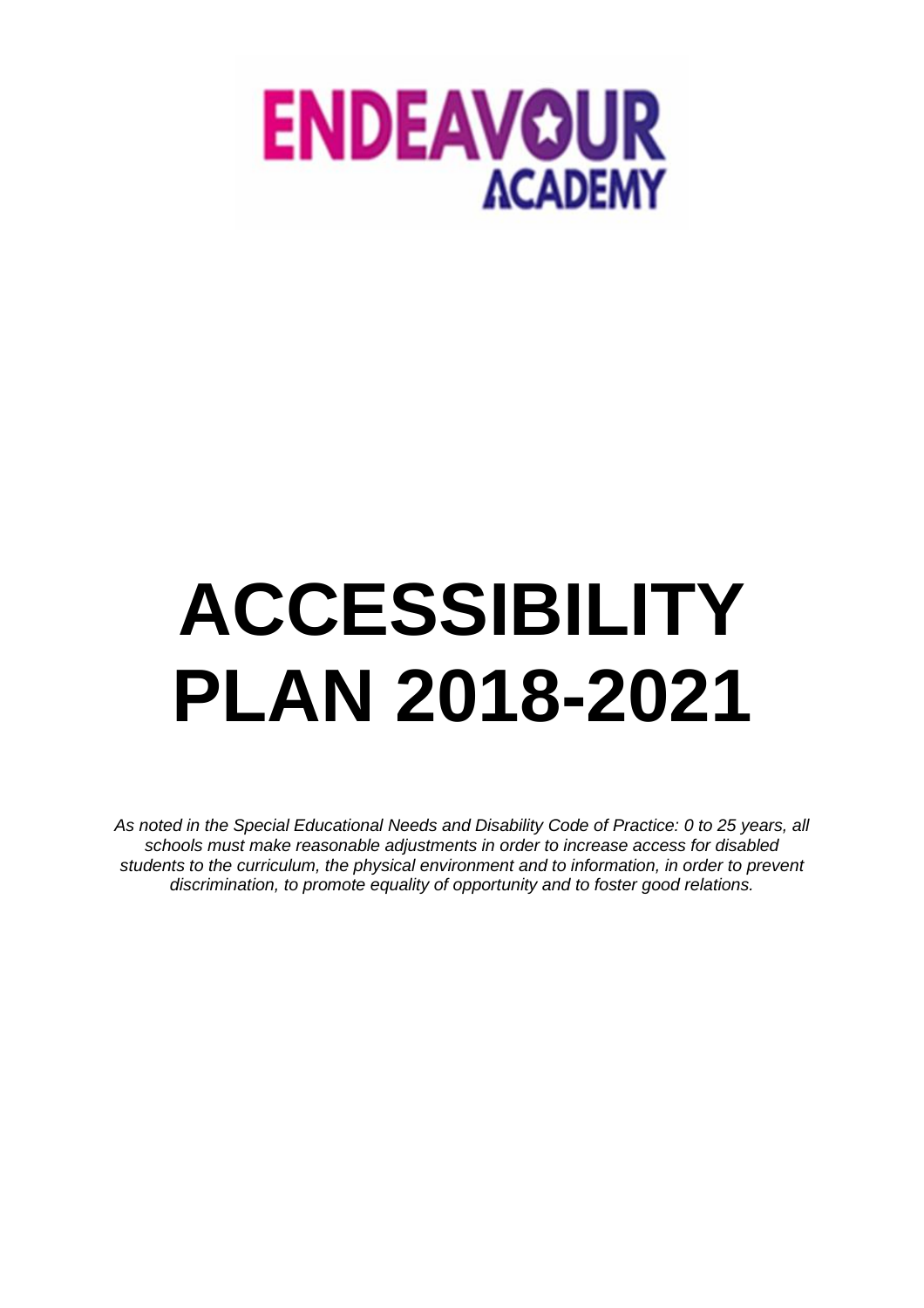## **Mission statement**

Schools are required under the Equality Act 2010 to have an accessibility plan. The purpose of the plan is to:

- Increase the extent to which disabled students can participate in the curriculum
- Improve the physical environment of the school to enable disabled students to take better advantage of education, benefits, facilities and services provided
- Improve the availability of accessible information to disabled students

Our school aims to treat all its students fairly and with respect. This involves providing access and opportunities for all students without discrimination of any kind.

We are committed to providing a fully accessible environment which values and includes all students, staff, parents and visitors regardless of their age, education, physical, sensory, social, spiritual, emotional and cultural needs. We are committed to challenging negative attitudes about disability and accessibility and to developing a culture of awareness, tolerance and inclusion.

The plan will be made available online on the school website, and paper copies are available upon request.

Our school is also committed to ensuring staff are trained in equality issues with reference to the Equality Act 2010, including understanding disability issues.

The school supports any available partnerships to develop and implement the plan. Our school's complaints procedure covers the accessibility plan. If you have any concerns relating to accessibility in school, this procedure sets out the process for raising these concerns.

*We have included a range of stakeholders in the development of this accessibility plan, including*  Local Authority, students, parents, staff and trustees of the North East Learning Trust and covers the period from: September 2018 to September 2019.

This document meets the requirements of [schedule 10 of the Equality Act 2010](http://www.legislation.gov.uk/ukpga/2010/15/schedule/10) and the Department for Education (DfE) [guidance for schools on the Equality Act 2010.](https://www.gov.uk/government/publications/equality-act-2010-advice-for-schools)

The Equality Act 2010 defines an individual as disabled if he or she has a physical or mental impairment that has a 'substantial' and 'long-term' adverse effect on his or her ability to undertake normal day to day activities.

Under the [Special Educational Needs and Disability \(SEND\) Code of Practice,](https://www.gov.uk/government/publications/send-code-of-practice-0-to-25) 'long-term' is defined as 'a year or more' and 'substantial' is defined as 'more than minor or trivial'. The definition includes sensory impairments such as those affecting sight or hearing, and long-term health conditions such as asthma, diabetes, epilepsy and cancer.

Schools are required to make 'reasonable adjustments' for students with disabilities under the Equality Act 2010, to alleviate any substantial disadvantage that a disabled student faces in comparison with non-disabled students. This can include, for example, the provision of an auxiliary aid or adjustments to premises.

At Endeavour Academy we do not discriminate against a student in the way we provide education for the student (including participation in the school's curriculum), access to the facility and access to information. It is a projected plan for a three year period, which will be constantly monitored ahead of the reviewdate.

At Endeavour Academy, we are committed to developing a culture of inclusion, support and awareness within the school.

The Accessibility Plan shows how access is provided for disabled students, staff and visitors to the school, in addition to anticipating the need to make reasonable adjustments to accommodate their needswhere practicable. The Accessibility Plan contains relevant actions to:-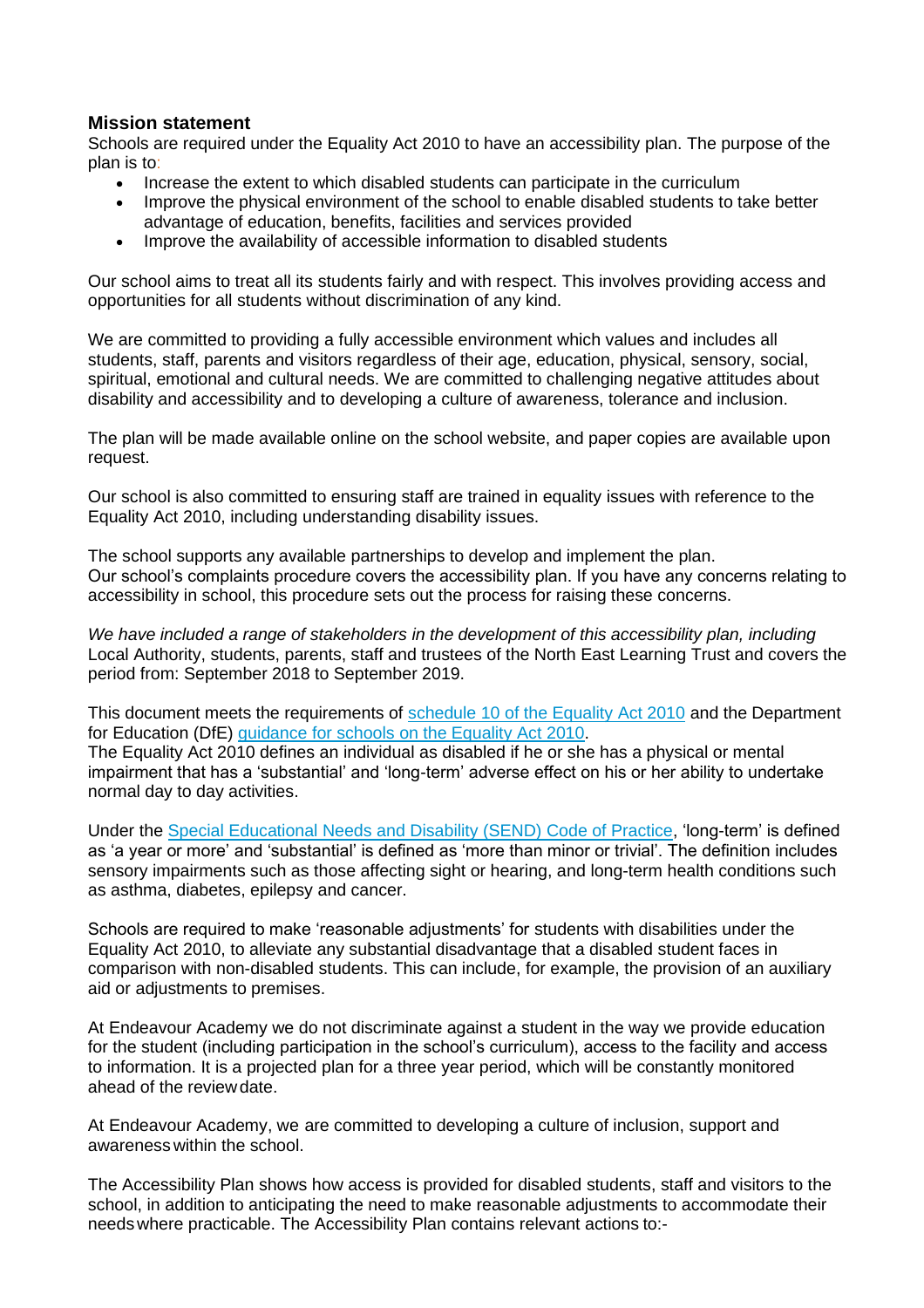- Increase access to the curriculum for students with a disability, in addition to altering the curriculum as necessary and practicable, to ensure that students with a disability are as equally prepared for life (as stated in the duty of the school under the Equalities Act 2010).
- Quality first teaching where teaching and learning is monitored and reviewed in addition to the development of a wider curriculum such as participation in school clubs, cultural activities and school trips.
- The provision of specialist or auxiliary aids and equipment, which may assist students in accessing the curriculum within a reasonable timeframe and setting.
- Access to the physical environment
- Provide delivery of written information to students, staff, parents and visitors with disabilities.

This Accessibility Plan is not a standalone document and should be read in conjunction with other school policies and documents.

## **Links with other policies**

This accessibility plan is linked to the following policies and documents:

- Health and safety policy
- Equality information and objectives (public sector equality duty) statement for publication
- Special educational needs (SEN) information report
- Supporting students with medical conditions policy

#### **Aims**

- Increase access to the curriculum for students with a disability
- Maintain access to the physical environment
- Improve the delivery of written information to students

#### **Current good practice**

As part of transition procedures, we aim to clarify disability or health conditions in early communications with parents/carers, previous educational establishments and where possible students. Data is constantly reviewed with parents/carers of students on roll to ensure alterations are accurate and needs are addressed.

#### **Physical Environment**

All students are given the opportunity to participate in a range of  $\mathbf{i} \cdot \mathbf{n}$  - class and extra curricular activities where appropriate. Some aspects of extra-curricular activities may present particular challenges, for example: lunch and break times for students with social/interaction impairments, after-school clubs for students with physical impairments, school trips for students with medical needs; however adjustments are made to allow participation where practicable. Access to all areas of the school is good as most areas have wheelchair access; disabled students have the use of lifts and disabled toilets are available.

#### **Curriculum**

Reasonable adjustments can be made to allow access to the curriculum for students with a disability. This may require for example but not exclusive to additional practical aids including access to IT, alterations in delivery and access to assessment aids such as a scribe. The level of adjustments required to aid access to all aspects of the curriculum will be discussed with the student, parents/carer and the relevant teams supporting the student.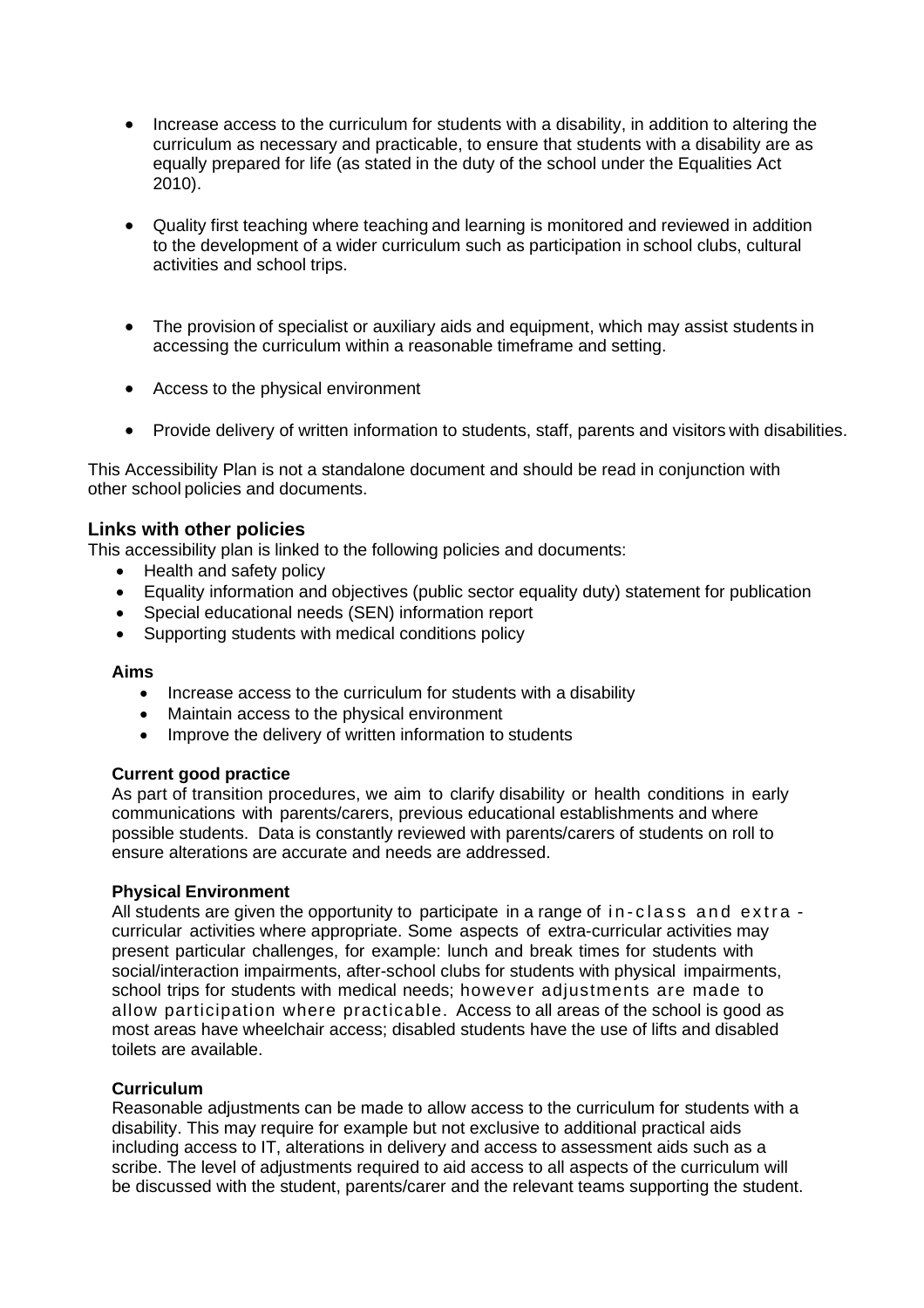#### **Information**

As the majority of information is directed home via students and e-mails, it may be necessary that different forms of communication are made available to enable all SEND students and their parents/carers access the information in a format appropriate to them. This will be discussed with all parties involved. Student and parent voice is important in order to provide a platform for all involved in the care of the student to express their views and to hear the views of others. Access to information is therefore discussed, planned and reviewed with a range of different formats available for disabled students, parents and staff.

## **Access Audit**

Endeavour Academy is based on the top floor within East Durham College,Willerby Grove Campus. East Durham College comprises of a three storey main building with wide corridors and several access points from outside. Other buildings such as the fitness suite is used by Endeavour Academy students and comprises of a single story which can be accessed via ramps and steps. Each floor of the East Durham College main building has disabled toilets and lifts providing access to all floors. Evac chairs are located in staircases and there are fire refugees in each main stair core. All of the disabled toilets are fitted with a handrail and a pull emergency cord. Endeavour Academy is on one floor, with all classrooms and teaching areas accessible with large doorways able to accommodate wheelchair access. Lower level workstations and specialist chairs are available for any students who require them. Throughout the building there is full building signage, classroom signage, disabled toilet signage and emergency exit signage.

At Endeavour Academy there is on-site car parking for staff and visitor which includes dedicated disabled parking bays. Tactile paving is found outside of the front of the main building and within the grounds there are painted indicators on the edge of each step leading to the out building. All entrances to the building are either flat or ramped and all have wide doors fitted. The main entrance to Endeavour Academy features a secure lobby and has been fitted with an intercom to reception to request entry to the Academy, this being fully accessible to wheelchair users. The main college building and reception area benefits from a hearing loop system. Endeavour Academy school library shelves are all at wheelchairaccessible height. All resources are accessible and where relevant we provide large print resources and pictorial or symbolic representations.

In order to provide access for all needs the audit will be reviewed on an annual basis or revised if the need arises.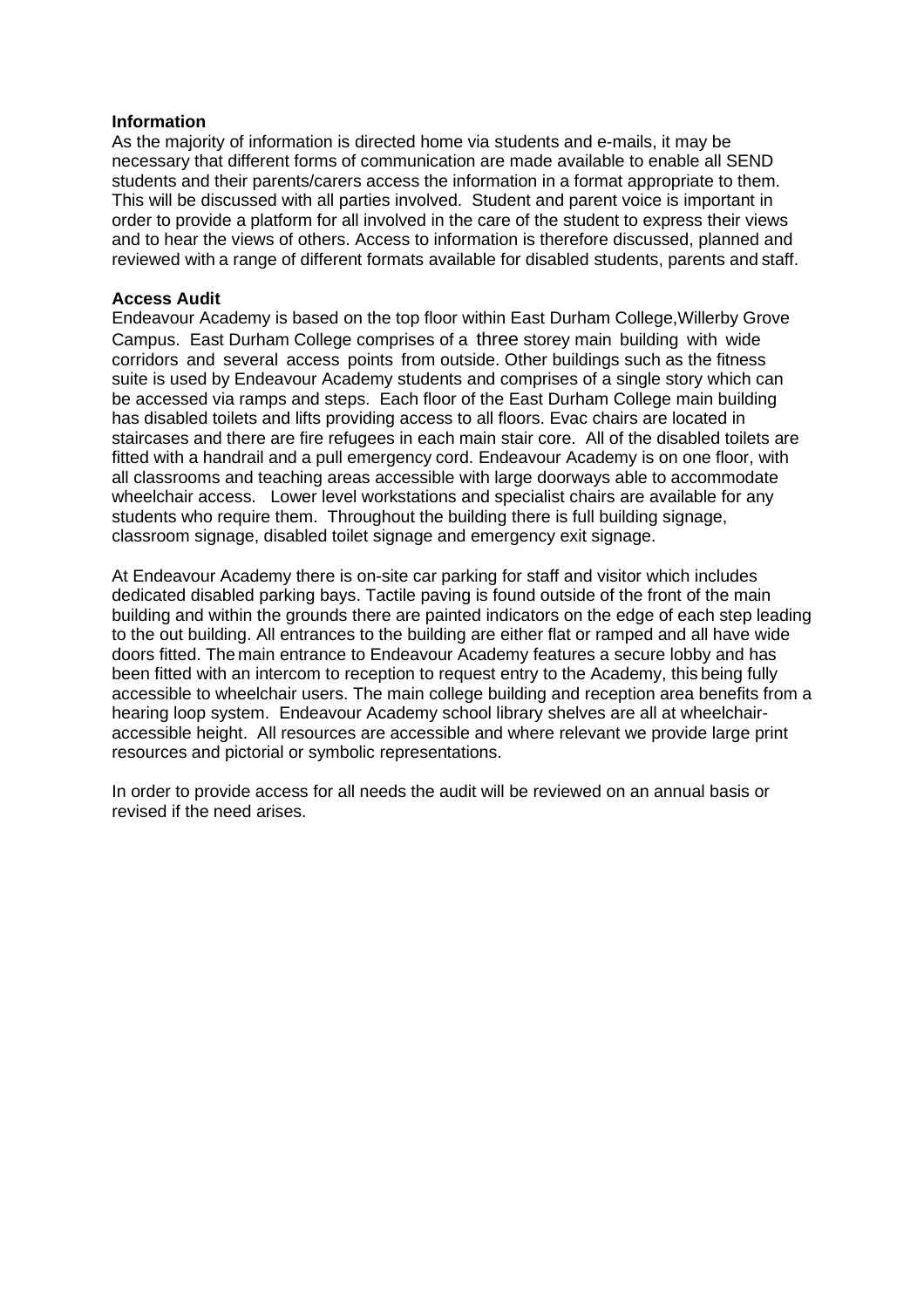# **Action plan**

# **Aim 1: To increase the extent to which SEND students can participate in the schoolcurriculum.**

Our key objective is to reduce and eliminate barriers to access to the curriculum and to ensure full participation in theschool community for students, and prospective students, with a disability.

|                   | <b>Targets</b>                                                                                         | <b>Strategies</b>                                                                                                              | <b>Timescale</b>             | <b>Responsibilities</b>                                                                              | <b>Success Criteria</b>                                                                          |
|-------------------|--------------------------------------------------------------------------------------------------------|--------------------------------------------------------------------------------------------------------------------------------|------------------------------|------------------------------------------------------------------------------------------------------|--------------------------------------------------------------------------------------------------|
| <b>SHORT TERM</b> | To plan and support<br>transition                                                                      | Liaise with previous educational<br>establishments.<br>To identify students who may need<br>additional or different provision. | When<br>transition<br>occurs | <b>SENCO</b><br>Pastoral Team<br>Deputy Head of<br>School<br><b>Head of School</b>                   | Support plan<br>produced and/or<br>review of EHCP                                                |
|                   | To review all statutory<br>policies to ensure that<br>they reflect inclusive<br>practice and procedure | To comply with the Equality Act 2010                                                                                           | Sept 2018                    | Head of School in<br>role as<br><b>SENCO</b>                                                         | All SEND and<br>accessibility policies<br>clearly reflect<br>inclusive practice and<br>procedure |
|                   | To establish close liaison<br>with parents                                                             | To ensure parent and student voice is<br>documented in collaboration between<br>school and families.                           | Ongoing                      | <b>Head of School</b><br>Deputy Head of<br>School<br>Head of school in<br>role of SENCO<br>All staff | Clear collaborative<br>working approach<br>Communication<br>through attendance to<br>meetings    |
|                   | To establish close liaison<br>with outside agencies for<br>students with additional<br>needs           | To ensure collaboration between all key<br>personnel. Sharing information about the<br>child where necessary.                  | Ongoing                      | Head of School in<br>role of SENCO<br>All staff<br>Outside agencies                                  | Clear collaborative<br>working approach<br>Detailed support<br>plans/EHCP<br>document            |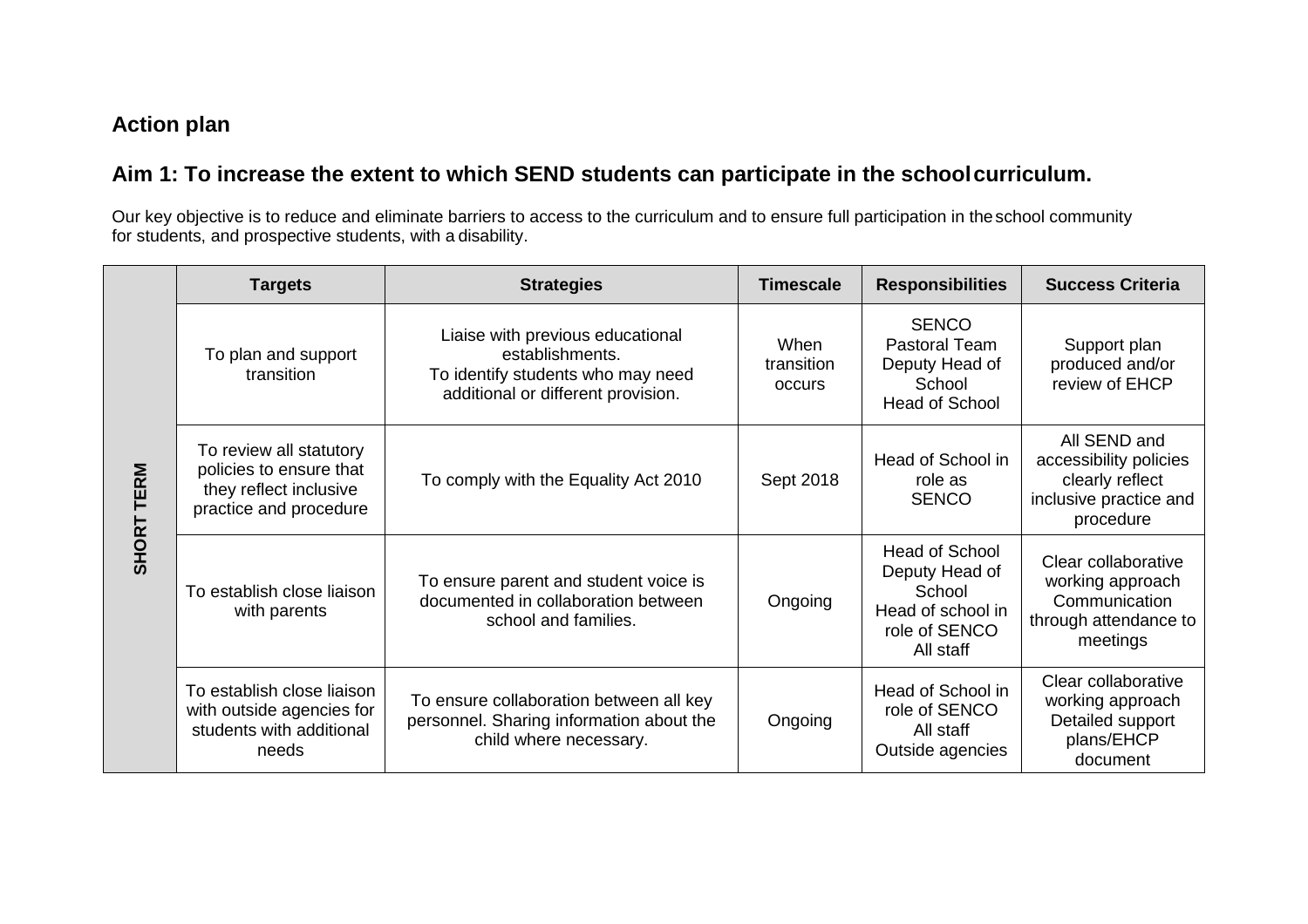|                    | To ensure full access to<br>the curriculum for all<br>children.                                           | Seek advice from specialist advisory<br>teachers; CPD for staff when admitting any<br>student with additional needs:<br>A differentiated curriculum with vocational<br>and practical earing alternatives offered.<br>Trained Learning Support Assistants.<br>Use of ICT equipment<br>Access to additional practical aids<br>Access to alternative assessment<br>arrangements<br>Access to school counselling if required<br>Explicit teaching of generalising skills from<br>one context to another | Ongoing                                                   | <b>Teachers</b><br>Head of School in<br>Role of SENCO<br>Outside agencies | Lesson observation<br><b>Context sheets</b><br>Review information<br>CPD directory<br>Learning walks<br>Work scrutiny<br>Review meetings |
|--------------------|-----------------------------------------------------------------------------------------------------------|-----------------------------------------------------------------------------------------------------------------------------------------------------------------------------------------------------------------------------------------------------------------------------------------------------------------------------------------------------------------------------------------------------------------------------------------------------------------------------------------------------|-----------------------------------------------------------|---------------------------------------------------------------------------|------------------------------------------------------------------------------------------------------------------------------------------|
| <b>MEDIUM TERM</b> | To finely review<br>attainment of all SEN<br>students.                                                    | Scrutiny of assessment system Regular<br>liaison with parents and students                                                                                                                                                                                                                                                                                                                                                                                                                          | Termly                                                    | <b>Teachers</b><br>Head of School in<br>role of SENCO                     | Progress made<br>towards targets<br>Learning walks<br>Work scrutiny<br>Review meetings<br>Lesson observation<br><b>Context sheets</b>    |
|                    | To promote the<br>involvement of SEND<br>students in classroom<br>discussions/activities<br>when teaching | Give alternatives to enable SEND students<br>to participate successfully in lessons<br>Creating positive images of disability within<br>the school                                                                                                                                                                                                                                                                                                                                                  | Ongoing                                                   | Whole school<br>approach                                                  | Through student<br>parent and staff<br>voice, ensure that the<br>needs of all are<br>represented within<br>school.                       |
| LONG TERM          | To deliver findings to the<br><b>Governing Body</b><br>(Trustees)                                         | <b>Present to Trustees</b>                                                                                                                                                                                                                                                                                                                                                                                                                                                                          | As required<br>Termly report<br>to SEND<br><b>Trustee</b> | Head of School<br>in role of SENCO<br><b>SEN Trustee</b>                  | <b>Trustees fully</b><br>informed about SEN<br>provision and<br>progress                                                                 |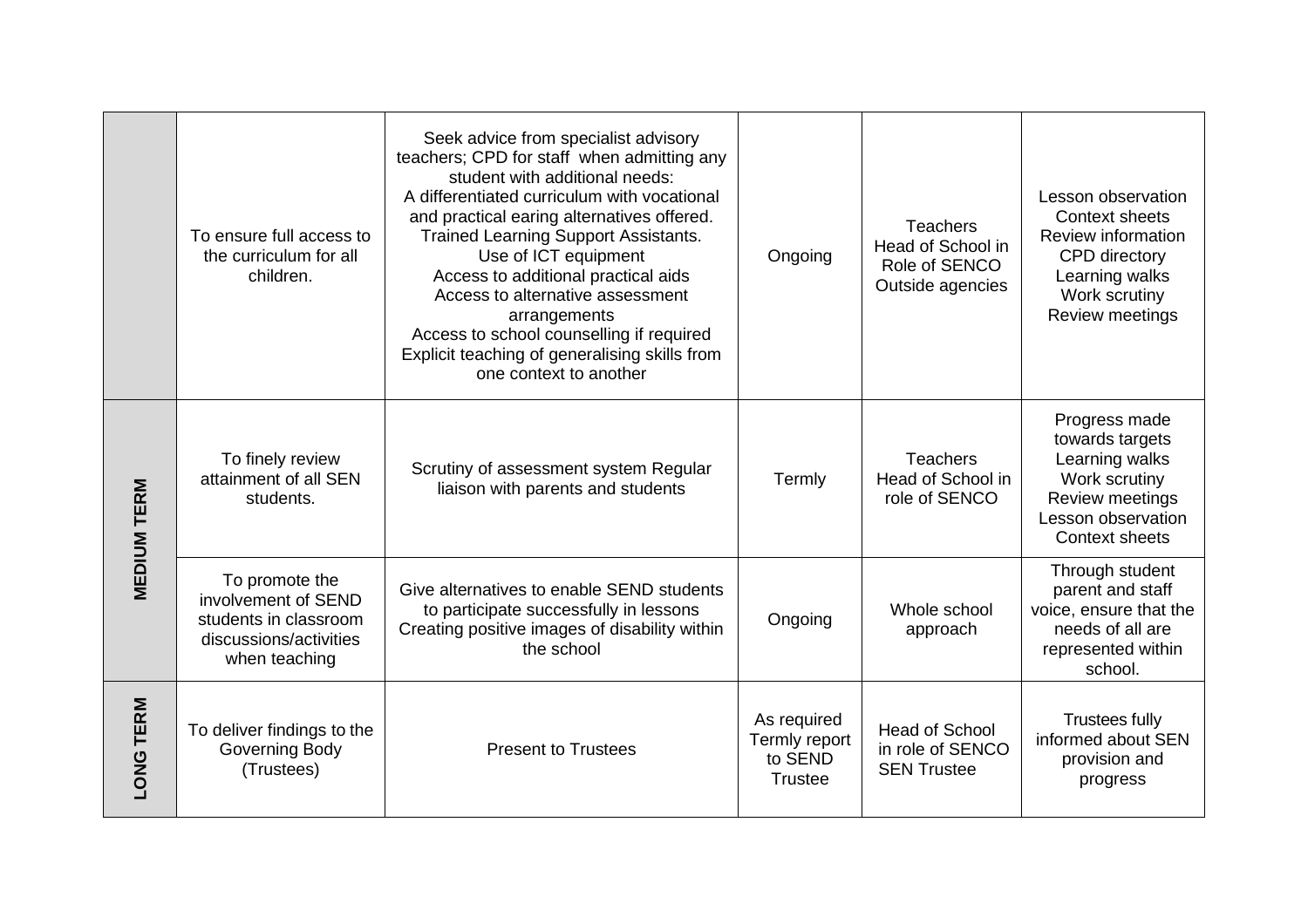| <b>TERM</b><br><b>SHORT</b> | <b>Targets</b>                                                                                                  | <b>Strategies</b>                                                                                                                                                                                                                       | <b>Timescale</b>                                                   | <b>Responsibilities</b>                                          | <b>Success Criteria</b>                                                                                            |
|-----------------------------|-----------------------------------------------------------------------------------------------------------------|-----------------------------------------------------------------------------------------------------------------------------------------------------------------------------------------------------------------------------------------|--------------------------------------------------------------------|------------------------------------------------------------------|--------------------------------------------------------------------------------------------------------------------|
|                             | Improve physical<br>environment of school<br>environment                                                        | The school will take account the needs of<br>students, staff and visitors with physical<br>difficulties and sensory impairments when<br>planning and undertaking future<br>improvements and refurbishments of the<br>site and premises. | Ongoing                                                            | Head of School                                                   | Enabling needs to be<br>met where possible.                                                                        |
|                             | Ensuring all with a<br>disability are included                                                                  | Create access plans for individual<br>students as required<br><b>Evaluation forms</b>                                                                                                                                                   | <b>With</b><br>immediate<br>effect to be<br>constantly<br>reviewed | All staff<br><b>Head of School</b><br>in Role of<br><b>SENCO</b> | Monitor if needs are<br>being met where<br>possible.                                                               |
|                             | To ensure that the<br>medical needs of all<br>students are met fully<br>within the capability of<br>the school. | To conduct parent interviews, liaise<br>with external agencies, identifying<br>training needs and establish individual<br>protocols where needed.                                                                                       | With<br>immediate<br>effect to be<br>constantly<br>reviewed        | Head of School in<br>Role of SENCO<br><b>School Nurse</b>        | To ensure that the<br>medical needs of all<br>students are met<br>fully within the<br>capability of the<br>school. |
|                             | Ensure parents are<br>involved                                                                                  | Provide disabled parking spaces for<br>disabled to drop off & collect children                                                                                                                                                          | Established                                                        | Whole<br>school<br>approach                                      | Monitor and review                                                                                                 |